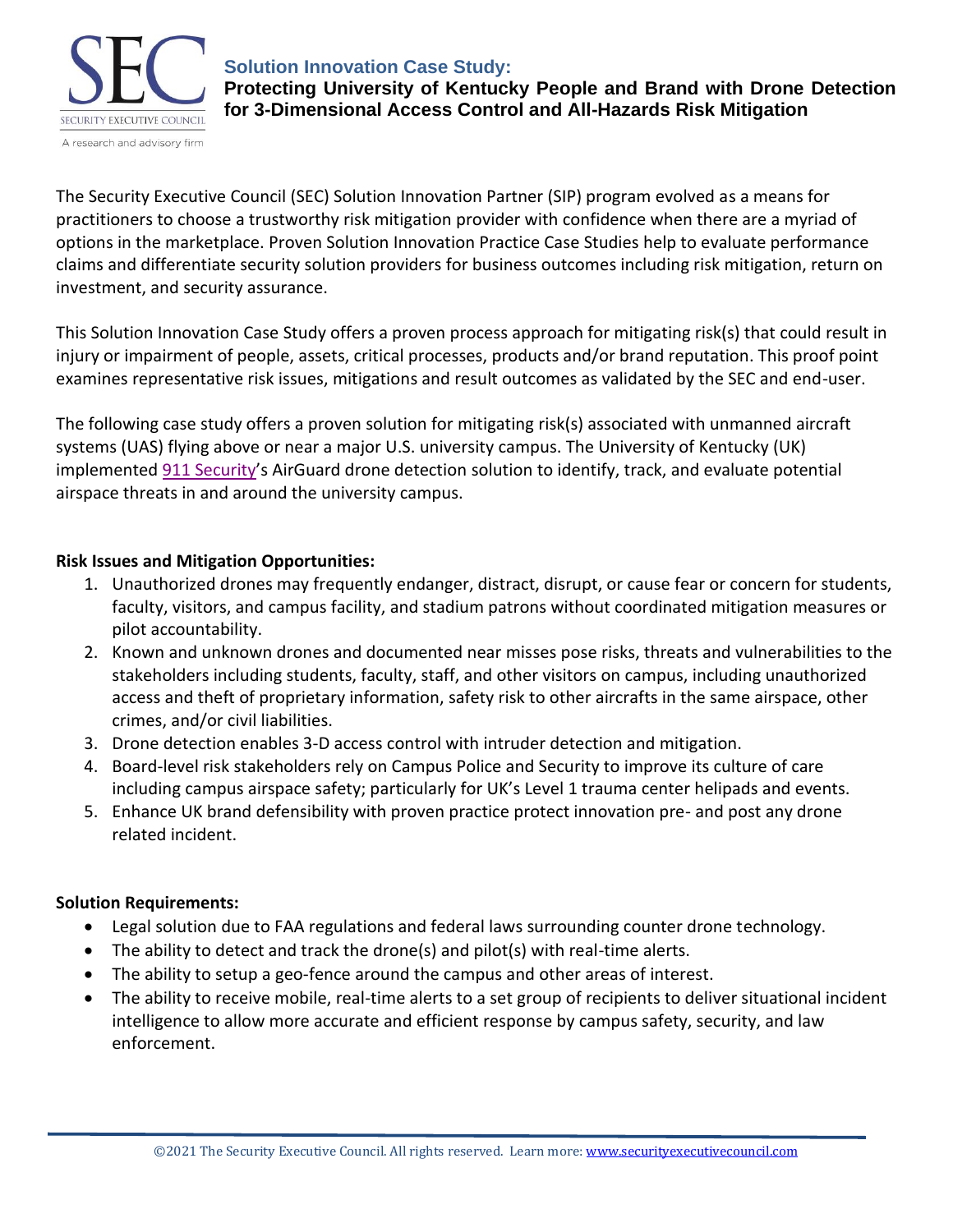

## **Solution Innovation Case Study:**

**Protecting University of Kentucky People and Brand with Drone Detection** 

**for 3-Dimensional Access Control and All-Hazards Risk Mitigation**

#### **Delivered:**

- $\checkmark$  AirGuard offered a legal solution to detect drones and support mitigation processes.
- $\checkmark$  AirGuard consistently detects drones and its pilots in the urban, campus environment.
- $\checkmark$  60 drones detected within the agreed upon area over the facility in first trial month.
- $\checkmark$  AirGuard allowed UK campus police to set up geo-fence perimeter around the campus.
- $\checkmark$  The ability to stop unauthorized drones in real-time with coordinated real-time alerts and responses to officials, law enforcement and campus security.
- $\checkmark$  More accurate and efficient response and use of resources by campus security and law enforcement.
- $\checkmark$  Mobile, easy-to-set-up equipment solution enabling unauthorized drone detection at critical, offcampus events.

## **Outcome and Benefits of Service Including ROI:**

End user testimonial – 911 Security's Drone Detection Platform is the "*most cost-effective and best solution on the market right now. It is one of the two best technology purchases that I've made in my 25+ year security practitioner career.*"

- ❖ Health, safety, and security enforcement confidence has improved from 3 out of 10 to 8 out of 10.
- ❖ Real-time alerts specify how many drones entered the user's airspace as well as the geolocation of their pilot(s).
- ❖ University safety, security and law enforcement response efforts now streamlined, saving resources, and time.
- $\div$  The 911 Security drone detection system helps the campus enforce its drone policies and ensure campus safety by allowing campus police to whitelist authorized, or known, drone flights each day.
- ❖ Historical incident recording gives the campus law enforcement evidentiary support to resolve cases of unauthorized drone use and other UAS misconduct on campus.
- ❖ In 2020, average of 1,008 drones were detected each month within the agreed upon geolocation area. Up from 60 per month during the solution trial pilot.
- ❖ 12,096 drones were detected from October 2019 to October 2020.
- $\div$  On-campus drone risk awareness, policy signage and flight approval process now supported by AirGuard enforcement act as effective deterrents for high-risk activity and improves compliance accountability.
- $\div$  The 911 Security drone detection system helps the campus enforce its drone policies and helps ensure stakeholder health, safety and security while documenting incidents and undesirable conduct when needed.